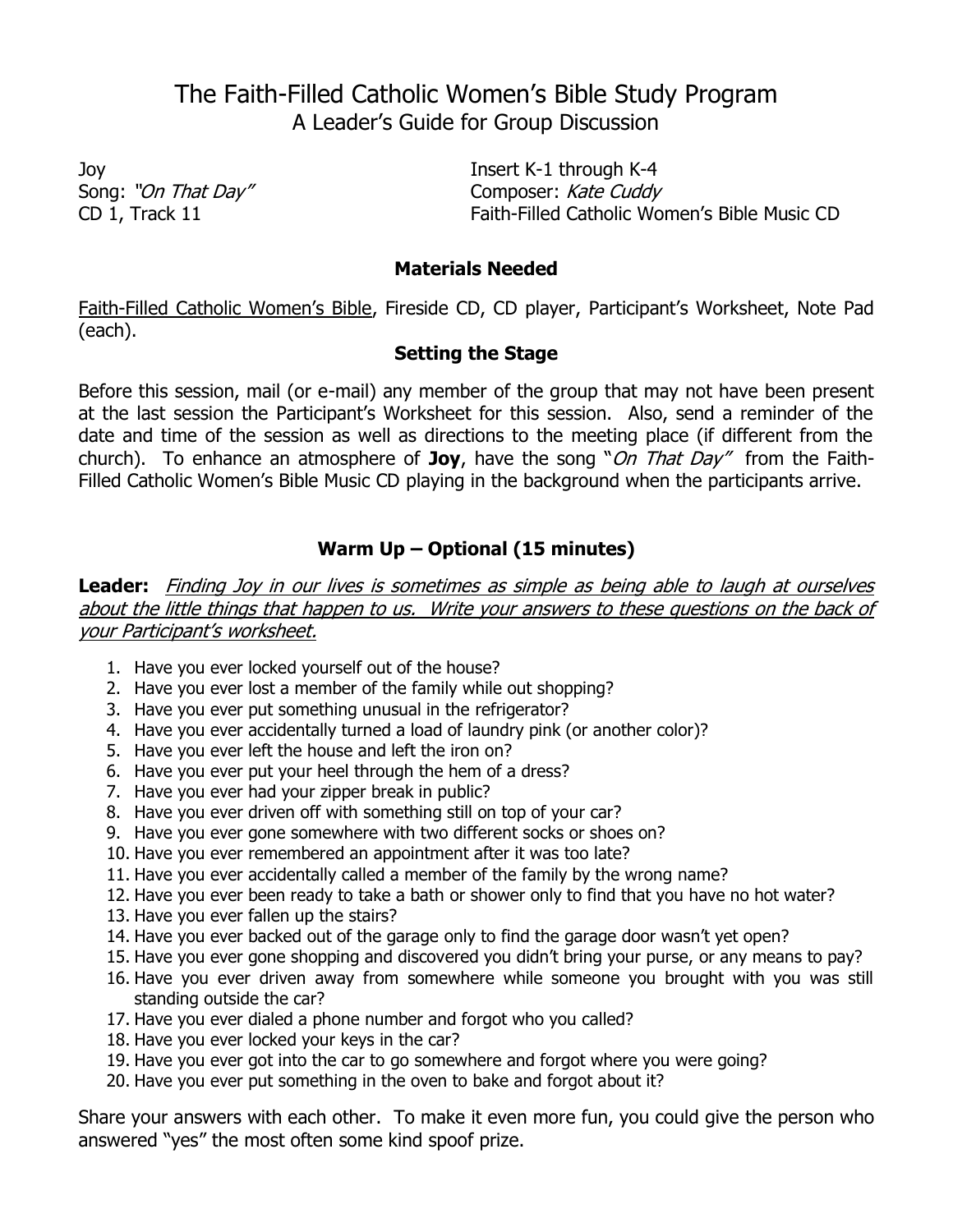### **Opening Discussion (15 minutes)**

Have each participant share her answers to the following questions: (Discuss each question before moving on to the next question.) What is Joy? How is Joy related to happiness? How is Joy related to peace? How is Joy related to service? Ask the participants to share any specific time when they experienced true joy in their lives.

## **Spiritual Awakening - Opening Prayer**

Ask the participants to pray together the **Prayer** at the top of insert page K-2.

## **Spiritual Awakening - Recognizing (10 minutes)**

Ask for volunteers to read aloud each of the Scripture passages in the **Recognizing** section of **Spiritual Awakening** on insert page K-2. Remind the participants that each reader will pause for a few seconds of silence after each passage to allow anyone to offer any spontaneous thought, prayer, praise or thanksgiving that this Scripture might inspire. After the final Scripture is read, ask the group, "What else do these Scriptures teach us about **Joy**?" Share and discuss any responses.

## **Spiritual Awakening - Reflecting (15 minutes)**

#### Read (as a group) **Matthew 25:14-30 (Page 60 NT)**.

After some reflection, have each participant put her name at the top of her note pad. Everyone should then pass her note pad to the person on the right. Each person then writes one talent or positive characteristic about the person (whose name appears at the top of the pad). Continue passing the pads to the right until each pad is returned to the original owner.

Then, one by one, have each participant read aloud slowly the things that others identified in her as talents or positive characteristics. Discuss reactions. Keep this list for a **Spiritual Awakening - Responding** activity this week.

## **Group Prayer (5 minutes)**

**Leader:** Heavenly Father, we thank You for the talents and the gifts You give us. Guide us to use them to give You glory in service to each other. With joy and thanksgiving, we pray that You will accept our prayers and praises as well as hear our petitions today as You reveal for us your answer to questions and challenges in our lives: **enter aloud all individual intentions.** We ask this, in Jesus' name. Amen.